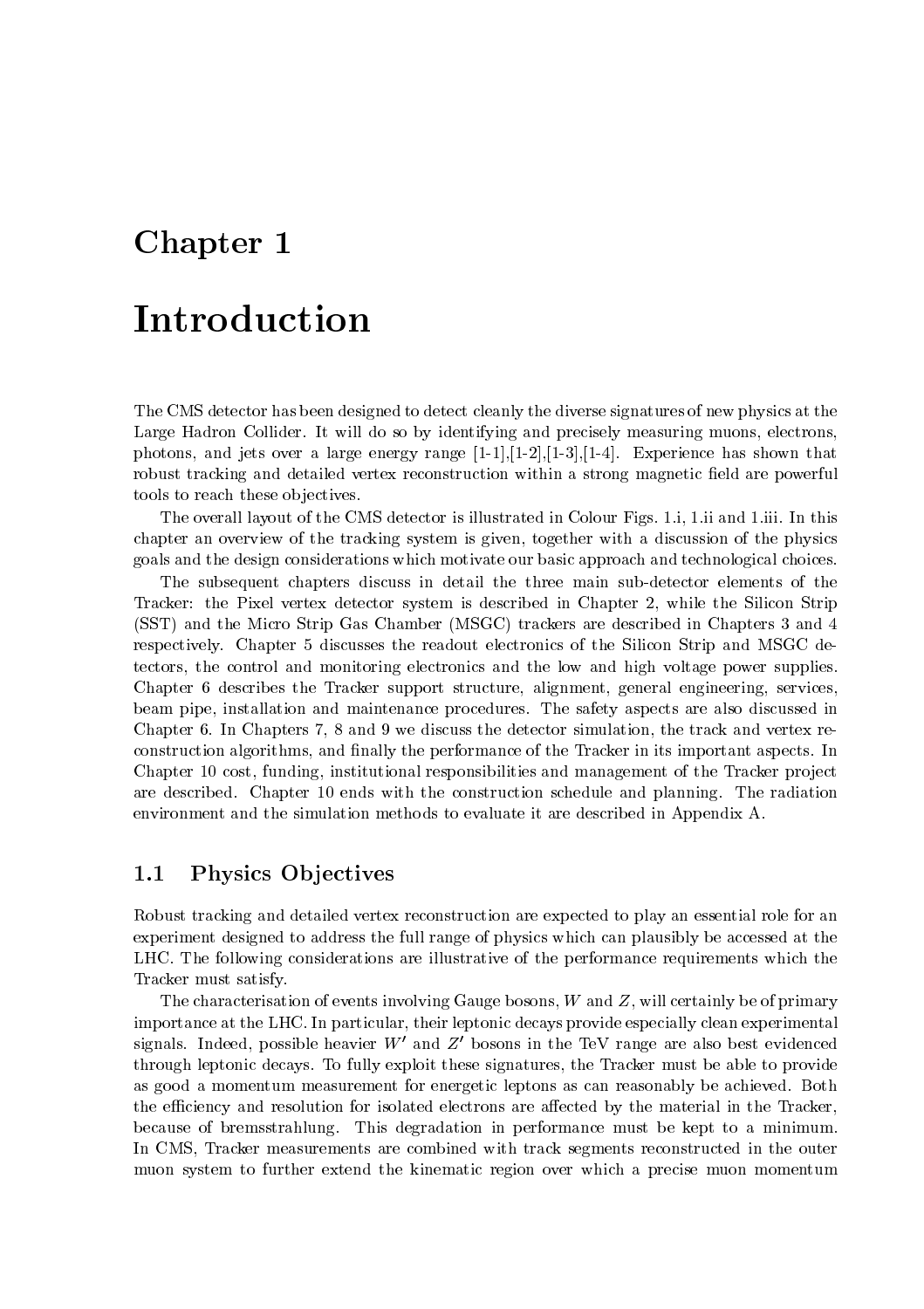measurement can be performed. This latter requirement will place stringent constraints on the alignment of the Tracker relative to the muon chambers.

Efficient isolated lepton reconstruction is also both necessary and sufficient to fulfil another of the important tasks for the Tracker, namely electron and photon identication for isolated electromagnetic clusters. However, not only must the Tracker be able to reconstruct and identify isolated leptons and photons efficiently, it must also establish that they are in fact isolated. For example, lepton isolation is required to suppress  $t\bar{t}$  and  $Zb\bar{b}$  backgrounds to a level which allows observation of  $H \to Z Z \to 4t^-$  and  $H \to Z Z \to 4t^-$  for the full mass range 120  $\le m_H \le$ 800 GeV. Lepton isolation criteria also play an important role in SUSY particle searches, in particular for sleptons, charginos and neutralinos. The sensitivity to Higgs decay in the  $\gamma\gamma$ channel is also greatly enhanced by Tracker isolation criteria applied to suppress the  $\gamma-\pi$  (fet) and  $\pi^* = \pi^*$  (jet—jet) backgrounds to a level significantly below the irreducible  $\gamma\gamma$  background. Effective isolation criteria rely on the efficient reconstruction of all hadronic tracks down to transverse momenta of approximately 2 GeV, and may be further improved by the reconstruction of tracks as low as 1 GeV in  $p_T$ .

The ability both to tag and to reconstruct in detail b jets, and B-hadrons within these jets, is also of fundamental importance. Indeed, not only are b jets particularly useful signatures for a broad spectrum of new physics, and essential tags for top quark physics, their detailed study may also yield fundamental insight into the question of CP violation. The latter requires the ability to identify unambiguously tracks coming from multiple vertices, the ability to reconstruct a variety of decay chains and the accurate determination of the b decay proper time, based on the characterisation of displaced vertices and the kinematics of the associated tracks.

As signals for new physics, b jets may result either from the decays of a new particle, or in associated production via gluon-gluon fusion mediated by b quark exchange. In the first case, sensitivity to heavy particles requires efficient b tagging for high momentum jets. resulting in severe constraints on two-track separation capability, while for the second case good b tagging efficiency is required over the full Tracker acceptance up to  $\eta = 2.5$ . In order to ensure satisfactory performance of b tagging algorithms based on displaced vertices, it is mandatory to control tails in the impact parameter measurement due to errors in pattern recognition, as well as hadronic interactions within the active volume of the Tracker.

In addition, a variety of plausible new physics channels including, for example, decay chains pertinent to a possible SUSY Higgs sector, result in  $\tau$  leptons in the final state. Tau lepton identification requires the application of isolation criteria, and may also benefit substantially from displaced vertex information. Achieving the tracking performance required for b tagging and b physics studies will also ensure useful  $\tau$  recognition capability.

Many of the most interesting physics questions require the highest luminosities achievable at LHC and therefore the stringent demands placed on the tracking system must continue to be satisfied for fuminosities up to 10  $\pm$  cm  $\pm$  s  $\pm$ . At the LHC, this implies the superposition of typically 20 to 30 unrelated minimum bias events within each bunch crossing, and puts a major additional burden on the task of correct pattern recognition.

Moreover, the ability of the Tracker to characterise in detail these multiple event vertices may also play a crucially important role in CMS for the Higgs to  $\gamma\gamma$  search. Indeed, the spectrum of charged particles recoiling against the Higgs provides a useful signature with which to differentiate the Higgs production vertex from the multitude of minimum bias event vertices. This will allow the required  $\gamma\gamma$  mass resolution to be preserved at high luminosity.

In order to avoid significant loss of sensitivity in the Higgs to  $\gamma\gamma$  channel, the fraction of such decays where neither photon converts should be close to 50%. This requirement, together with the need to minimise the effects on tracking performance of electron bremsstrahlung and hadronic interactions, impose severe constraints on the material budget allowed and are an important criterion for for the Tracker design.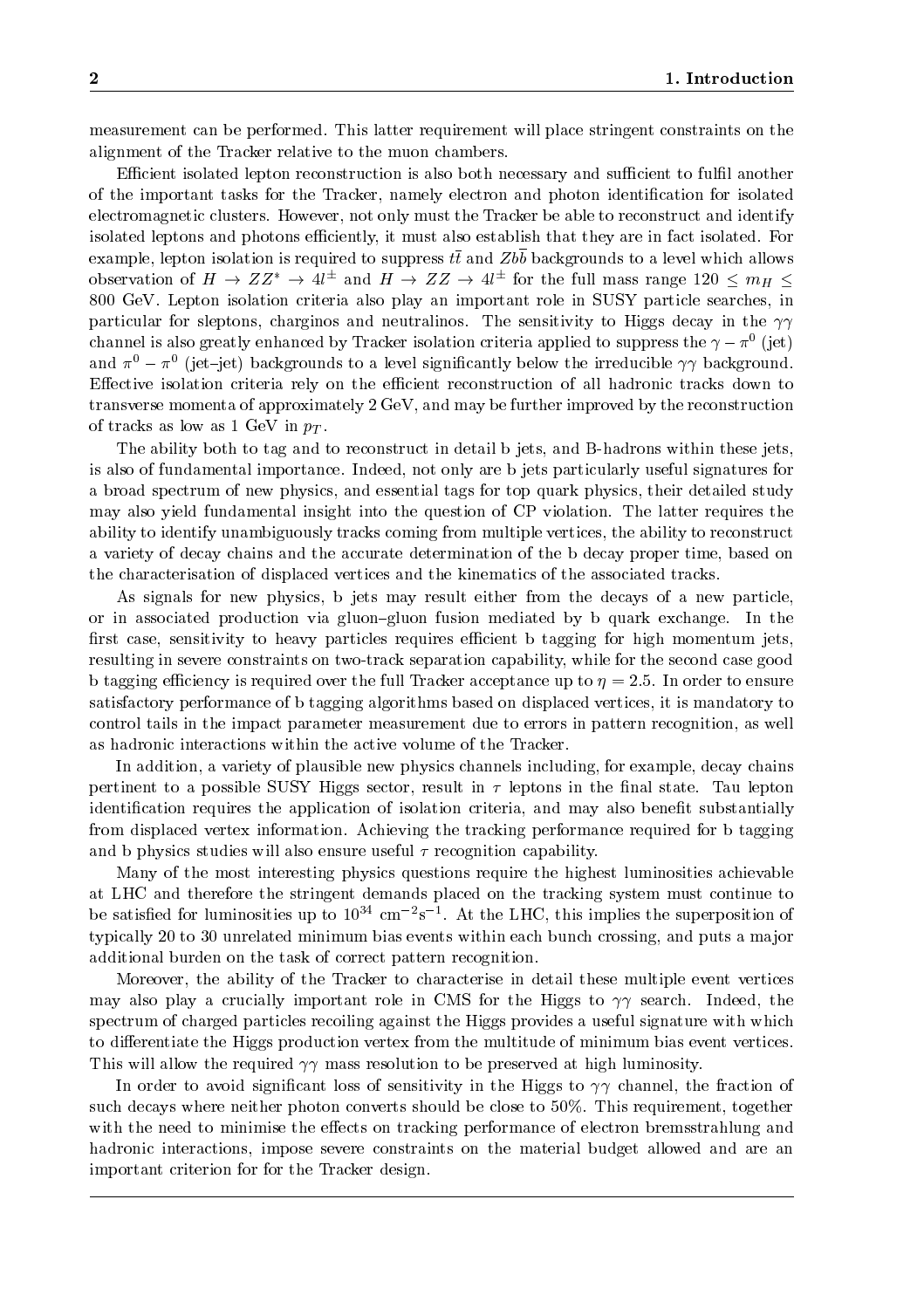As well as proton-proton collisions, the LHC will provide a unique opportunity to explore the physics of heavy-ion collisions at very high energy. These collisions give rise to extremely large charged particle multiplicites: up to 25 000 in the case of a central lead-lead collision. Although the CMS Tracker was not explicitly designed with such physics in mind, in conjunction with the CMS muon system it actually provides a useful tool for the reconstruction of muon-pair invariant masses even in this environment. This, in turn, is a powerful probe for the study of quark{gluon plasma physics which may be evidenced in heavy-ion collisions at the LHC.

#### 1.2CMS Tracker Performance

The requirements described in the previous section have led to the design of a Tracker for CMS with the following performance:

- ${\rm -A}$ s shown in Fig. 1.1, high  $p_T$  isolated tracks are reconstructed with a transverse momentum resolution of better than  $\delta p_T / p_T \approx (15 \cdot p_T \oplus 0.5)$ %, with  $p_T$  in TeV, in the central region of  $|\eta| \leq 1.6$ , gradually degrading to  $\delta p_T / p_T \approx (60 \cdot p_T \oplus 0.5)$ %, with  $p_T$  in TeV, as  $\eta$  approaches 2.5. This resolution is well suited to the reconstruction of narrow states decaying into charged particles, and is sufficient to ensure reliable charge assignment for muons and electrons up to the highest kinematically accessible momenta.
- From Fig. 1.2 it can be seen that, in combination with the outer muon chamber system, the muon momentum resolution above approximately 100 GeV can be parametrised as  $\delta p / p \approx (4.5 \cdot \sqrt{p}) \%$ , with p in TeV, for rapidities extending up to at least  $\eta = 2$  [1-4]. This results in a momentum resolution better than 10% even at 4 TeV.





Fig. 1.1: CMS Tracker stand-alone transverse momentum resolution as a function  $\eta$ , for muons of  $p_T = 1$ , 10 and 100 GeV, without beam constraint.

Fig. 1.2: Combined CMS Tracker and Muon Chamber momentum resolution as a function of momentum, in the central and forward rapidity regions.

 ${\rm -I}$  In dense jet environments, charged hadrons with  $p_T$  above 10 GeV are reconstructed with an efficiency approaching 95%, and even hadrons with  $p_T$  as low as 1 GeV are reconstructed with an efficiency better than  $85\%$ . The reconstruction efficiency for muons is better than 98% over the full  $\eta$  range, even for values of  $p_T$  as low as 1 GeV. High energy electrons are reconstructed with an efficiency above  $90\%$ .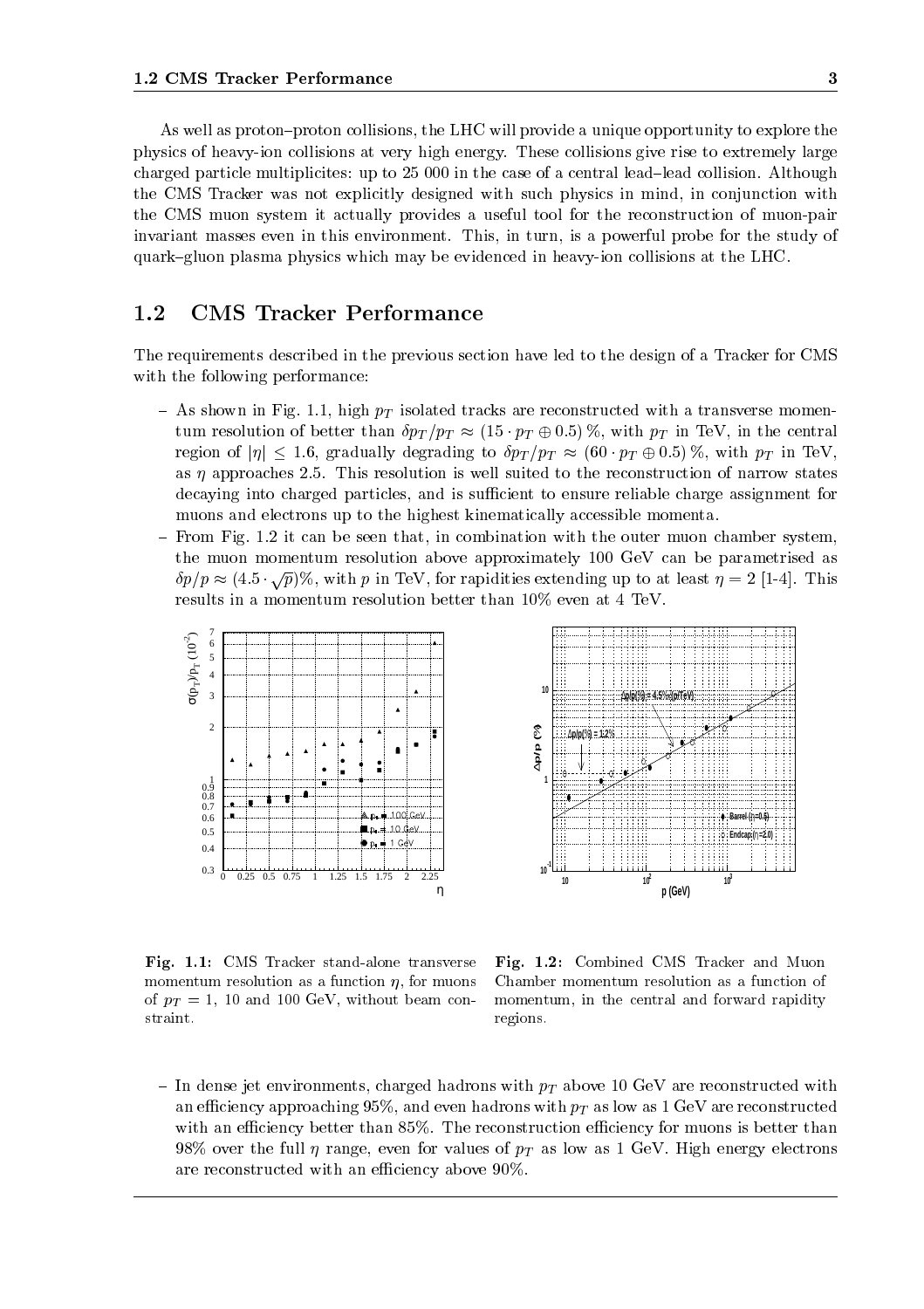- The impact parameter resolution in the plane perpendicular to the beams, shown in Fig. 1.3, is better than 35  $\mu$ m over the full  $|\eta| \leq 2.5$  range for particles with  $p_T$  above 10 GeV. The longitudinal impact parameter resolution, shown in Fig. 1.4, is signicantly better than 75  $\mu$ m over most of the rapidity range. At low luminosity it is possible to place the innermost Pixel layer closer to the beam line. This results in an appreciable improvement in impact parameter resolution, as can be seen from Figs. 1.5 and 1.6. These estimates do not take into account any degradation due to detector misalignement. Tails due to errors in track reconstruction are at a level well below the rate of displaced vertices due to long-lived particles.
- ${\rm -}$  In the central rapidity region tagging efficiencies of 50% or better can be obtained for b jets ranging from 50 GeV to 200 GeV  $E_T$ , with a mistagging probability of around 1% to 2%. In the forward rapidity region, for equal mistagging probability, the tagging efficiency remains around 40%.

The pattern recognition performance and track reconstruction quality listed above are achieved at the highest luminosity foreseen for LHC operation.





Fig. 1.3: Transverse impact parameter resolution as a function of  $\eta$ , for muons of  $p_T = 1$ , 10 and 100 GeV. High luminosity CMS Pixel conguration.

Fig. 1.4: Longitudinal impact parameter resolution as a function of  $\eta$ , for muons of  $p_T = 1$ , 10 and 100 GeV. High luminosity CMS Pixel conguration.

#### 1.3Overview and Layout of the CMS Tracking System

Momentum analysis in CMS makes use of a 4 T magnetic field, provided by a super-conducting solenoidal magnet around which the entire experiment is built [1-1]. The active envelope of the CMS Tracker extends to a radius of 115 cm, over a length of approximately 270 cm on each side of the interaction point. Momentum measurements of charged particles in the region  $|\eta| \lesssim 1.6$ therefore benet from the full momentum analysing power. In this region, a charged particle with  $p_T$  of 1000 GeV has a sagitta of 195  $\mu$ m. The Tracker acceptance extends further to  $|\eta|$  of 2.5, with a reduced radial lever arm of approximately 50 cm.

The very high magnetic field of CMS affects event topologies, by confining low  $p_T$  charged particles to small radius helical trajectories. Coupled with the steeply falling  $p_T$  spectrum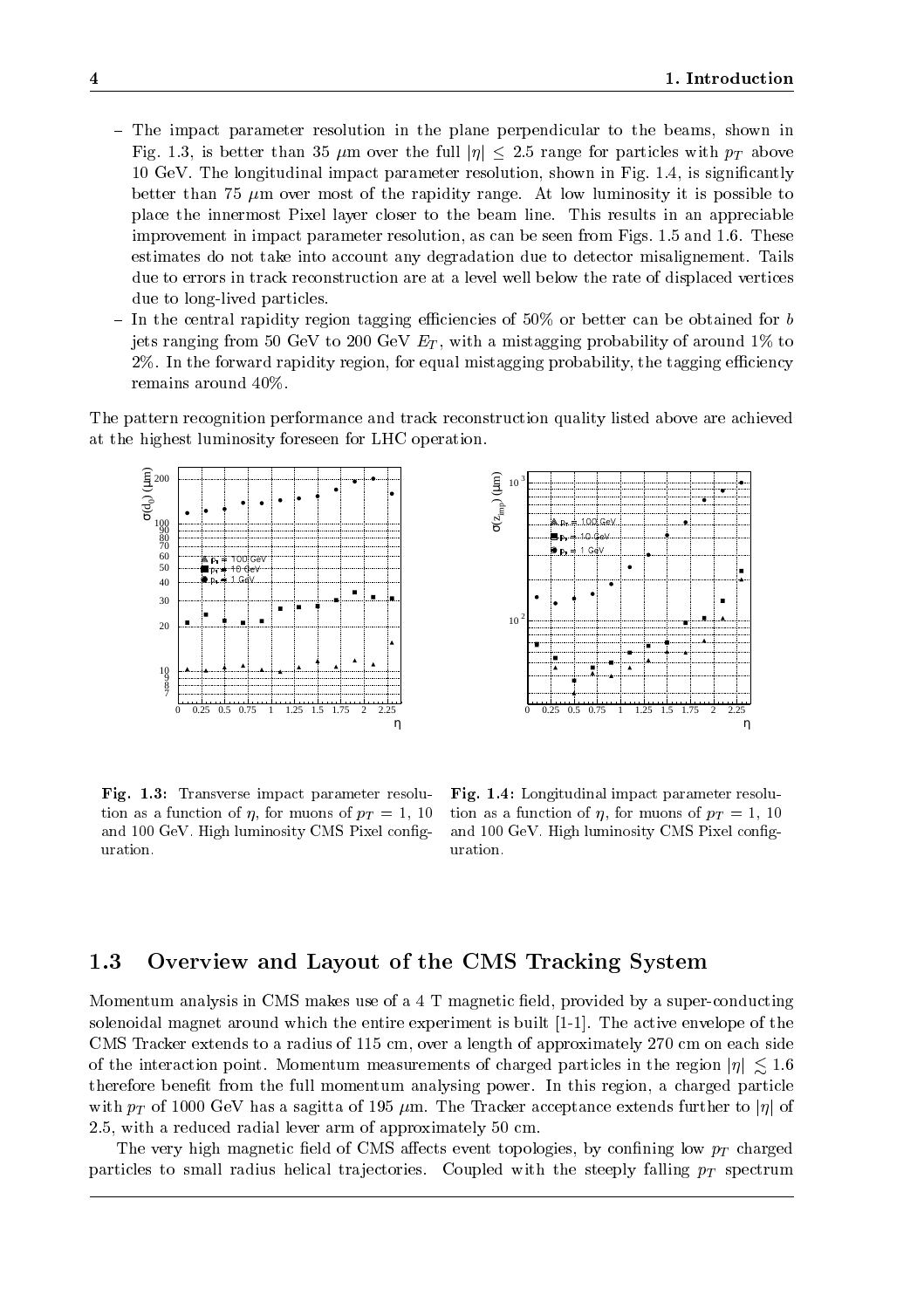



Fig. 1.5: Transverse impact parameter resolution as a function of  $\eta$ , for muons of  $p_T = 1$ , 10 and 100 GeV. Low luminosity CMS Pixel conguration.

Fig. 1.6: Longitudinal impact parameter resolution as a function of  $\eta$ , for muons of  $p_T = 1$ , 10 and 100 GeV. Low luminosity CMS Pixel conguration.

characteristic of minimum bias events, this results in a track density which rapidly decreases with increasing radius.

This is illustrated in Fig. 1.7, where typical primary charged particle densities are shown for several different radii with 0 and 4 T solenoidal field, at  $\eta = 0$ . In the absence of a magnetic neld, the charged track density simply falls off as  $1/T^2$ . Under the effect of the 4-1 field, the field of  $\pi$ decrease in charged track density with radius is initially more gradual, and then significantly more pronounced than  $1/T$  . It can be seen that, as a result, the charged particle rate at 20 cm is almost twice the value with no field, that at about 65 cm the rates are the same for both cases, and that the 4 T field reduces the charged particle rate at the outermost radius of the tracker by as much a factor of four. This has important implications for the architecture of the CMS Tracker.



**Fig. 1.7:** Primary charged particle density per cm<sup>2</sup> at  $\eta = 0$ , for 20 minimum bias events superimposed (in units of  $\%$ ).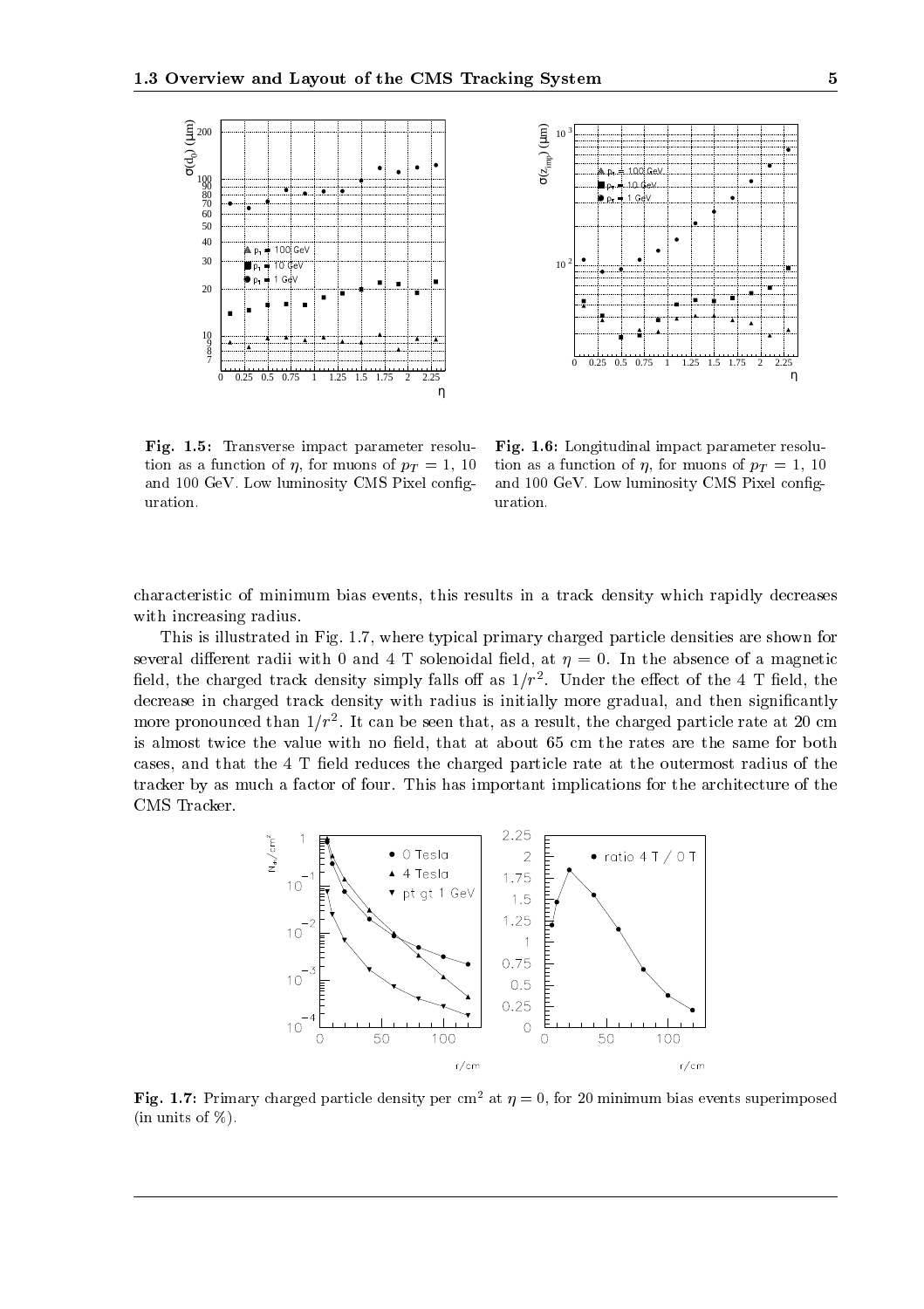To satisfy the performance requirements and constraints outlined in the previous sections, we have adopted a strategy aimed at providing a set of coordinate measurements of sufficient precision and robustness so that track reconstruction can be reliably performed based on a relatively small number of measurements per track. To do this, we rely on sufficiently fine granularity such that typical single channel occupancy at high luminosity, for detectors with at least one hit in them, is kept between 1% and 3% everywhere in the Tracker. The required hit resolutions, at least in the transverse plane, are in the range of 15  $\mu$ m to 40  $\mu$ m at the inner and outer radii of the Tracker respectively.

We have chosen three detector technologies, each best matched to the task of satisfying our stringent resolution and granularity requirements in the high, medium and lower particle density regions. These are Pixels, Silicon Strip, and Micro Strip Gas Chambers (MSGCs) respectively. They are arranged in concentric cylindrical volumes, each corresponding to three occupancy regimes: the region below  $\approx 20$  cm, between  $\approx 20$  and  $\approx 60$  cm, and from  $\approx 70$  to 120 cm. The three detector types chosen are all fast on the scale of 25 ns, allowing event pile-up to be limited to a single bunch crossing for Pixels and Silicon and, for the MSGCs, to two bunch crossings.

The presence of a very large irreducible background due to minimum bias event pile-up at high luminosity challenges the pattern recognition capability of the Tracker. Therefore, strong emphasis is put on robust pattern recognition within each of the three sub-detectors. The unambiguous three-dimensional space points provided by the Pixels are essential for correct pattern recognition at these small radii. Each of the SST and MSGC volumes provides sufficient information to allow independent verication of the overall pattern recognition results, yielding a powerful measure of redundancy. This feature of the CMS Tracker is an essential tool to ensure tracking which is both efficient and ghost-free in the very high luminosity environment.

In the central rapidity region detectors are arranged in a barrel geometry, while at higher values of rapidity they are deployed as disks, organised into end-caps. In total there are 13 barrel layers, and the CMS Tracker geometry, shown in Fig. 1.8, has been defined so as to provide typically 13 distinct high resolution measurement planes for stiff tracks up to  $|\eta|$  of about 2.0, gradually falling off to a minimum of 8 planes at  $|\eta|$  of 2.5. This is shown in Fig. 1.9. The CMS tracker layout, as well as the overall mechanical structure, are also illustrated in Colour Figs. 1.iv and 1.v.

At the smallest radii (from 4 cm up to 7 cm at low luminosity and from 7 cm up to 11 cm at high luminosity) the interaction region is surrounded by two barrel layers of silicon Pixel detectors. Two end-cap disks cover radii from 6 cm to 15 cm. The cell size in the Pixel detectors is 150  $\mu$ m by 150  $\mu$ m. The CMS Pixel detectors are n-on-n devices so that, in the barrel, their response is strongly affected by the  $32^{\circ}$  Lorentz angle of the electrons. The barrel Pixel geometry is deliberately arranged such that this large Lorentz angle induces signicant charge sharing across neighbouring cells and this results in expected hit resolutions of approximately 10  $\mu$ m and 15  $\mu$ m in the  $\phi$  and z coordinates respectively. Similar resolutions, between 15  $\mu$ m to 20  $\mu$ m, are obtained in the end-cap Pixels, by rotating the sensors 20 $^{\circ}$  around their central radial axis. In the high luminosity configuration, the Pixel detector will have an active surface of close to one square metre, instrumented with approximately 40  $\times$  10° channels.

The intermediate region, from 22 cm up to 60 cm, is instrumented with a 5-layer Silicon Strip Barrel detector, complemented by 10 disks in each end-cap. Layers 3 to 5 of the Silicon Barrel are approximately 170 cm long. To avoid unfavourably shallow crossing angles, the length of the inner two layers is limited to 90 cm. The rest of the coverage is provided by incorporating 3 mini end-cap disks on each side. Barrel layers 1, 2 and 5 are double-sided layers, with stereo geometry for the longitudinal coordinate measurement. Correspondingly, the inner and outer radii of the end-cap disks are also instrumented with double-sided layers, where a stereo geometry is employed to measure the radial coordinate. The mini end-cap disks, closer to the interaction region, are fully double-sided.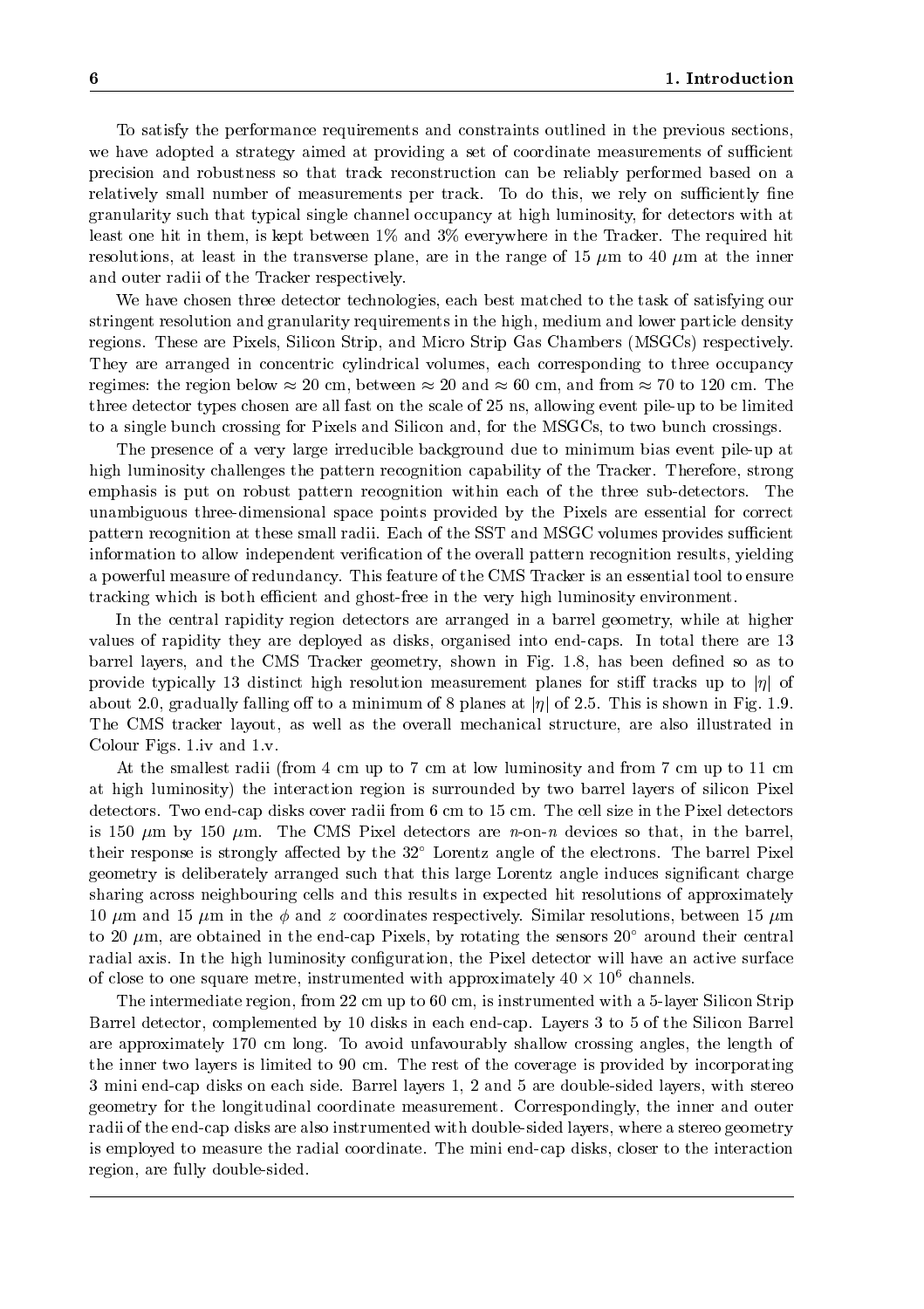

Fig. 1.8: A cut view of the CMS Tracker layout.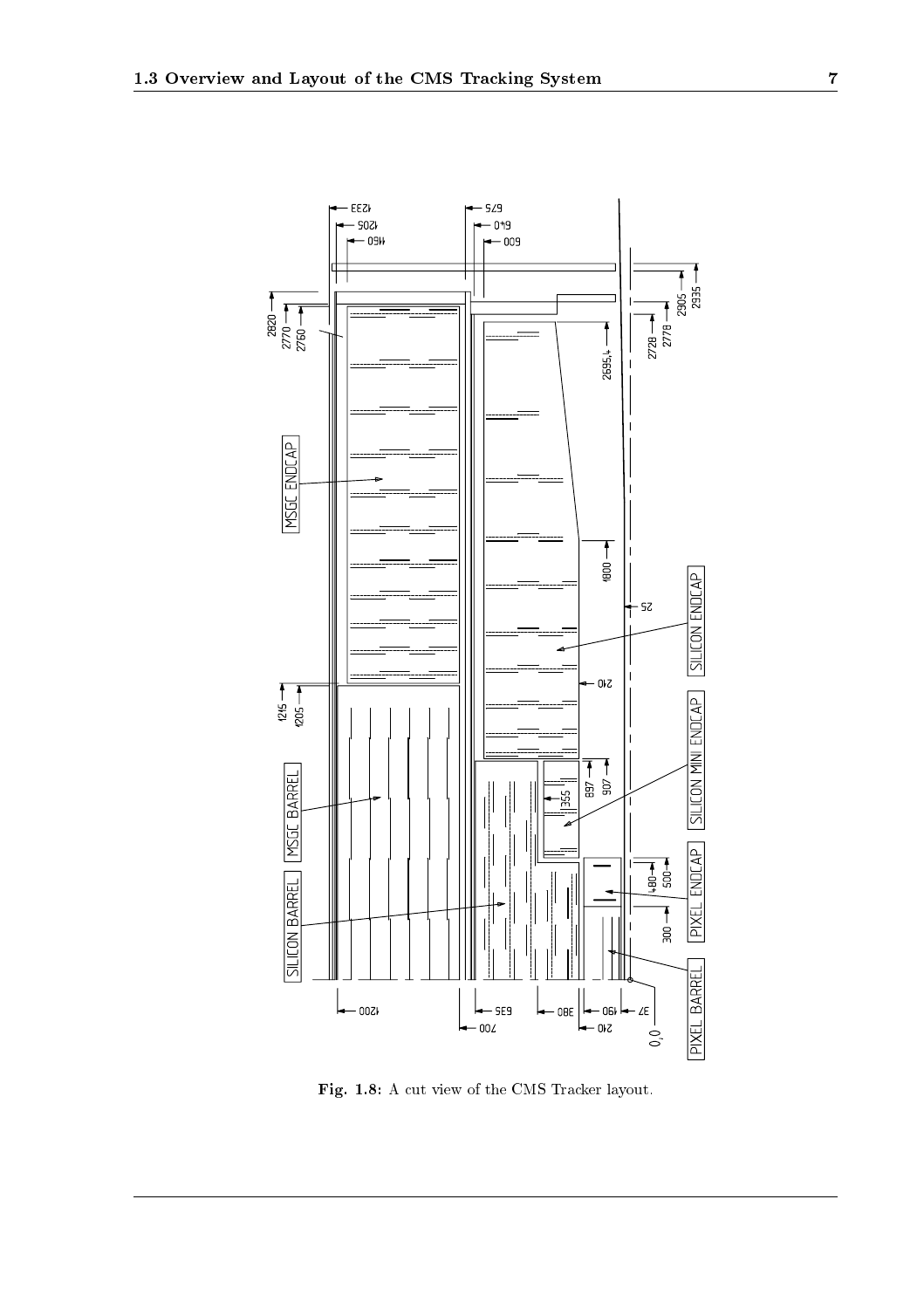

Fig. 1.9: Average number of measurement planes intersected by innite momentum tracks, as a function of rapidity.

The outer volume of the Tracker, from 70 cm up to 120 cm, is instrumented with a 240 cm long barrel with 6 cylindrical layers of MSGCs, and by 11 discs of MSGCs for each end-cap. Layers 1, 4 and 6 of the barrel MSGC detector are double-sided, with a stereo geometry for the longitudinal coordinate measurement. Double-sided detectors with a stereo geometry are used at the inner and outer radii of the end-cap MSGC disks to provide measurements of the radial coordinate.

In addition to benefiting from an intrinsic response time shorter than the 25 ns bunch crossing interval, silicon sensors are especially well suited to the high and medium occupancy environment thanks to an active substrate thickness of only 300  $\mu$ m and the very fine pitch which can thus be put to use. For the silicon detectors the typical strip length is 12.5 cm, and the pitch ranges from 61  $\mu$ m to 122  $\mu$ m and from 81  $\mu$ m to 244  $\mu$ m for the primary and stereo views, respectively. The hit resolution is around 15  $\mu$ m for the 61  $\mu$ m pitch, and approaches the digital limit (pitch/ $\sqrt{12}$ ) for the larger pitches, where most of the charge is deposited on a single strip.

In the lower occupancy region of the Tracker, excellent resolution can be obtained with MSGCs with a signicantly lower channel density. Here strip length ranges from 10 cm for the inner layers to 25 cm for the outer ones, and the pitches are around 200  $\mu$ m and 400  $\mu$ m for the primary and stereo views. The corresponding resolution is approximately 35  $\mu$ m and 100  $\mu$ m respectively. This lower channel density in the outer region of the Tracker is used to keep under control the overall cost of the Tracker, as well as to reduce the material in front of the electromagnetic calorimeter.

Overall, the CMS Silicon and MSGC trackers cover approximately  $300 \text{ m}^2$  of active surface, consisting of more than ten thousand independent detector modules instrumented with  $12 \times$  $10^6$  channels. The total active surface of the Silicon tracker is close to 75 m<sup>2</sup> and the total number of channels is  $5.4 \times 10^{\circ}$ , about equally distributed between barrel and end-caps. The total active area of the MSGC tracker is about 225 m  $\,$  and the total number of channels 6.6  $\times$  10  $\,$  ,  $\,$ again approximately equally distributed between barrel and end-caps.

Silicon and MSGC detectors are not only natural complements in terms of their performance in the LHC environment, they also share basic technical characteristics. In particular, the same front-end electronics chain can be used for both, with only minor adaptations to best match the different pulse shapes of the two types of detector. This has proven to be a key advantage in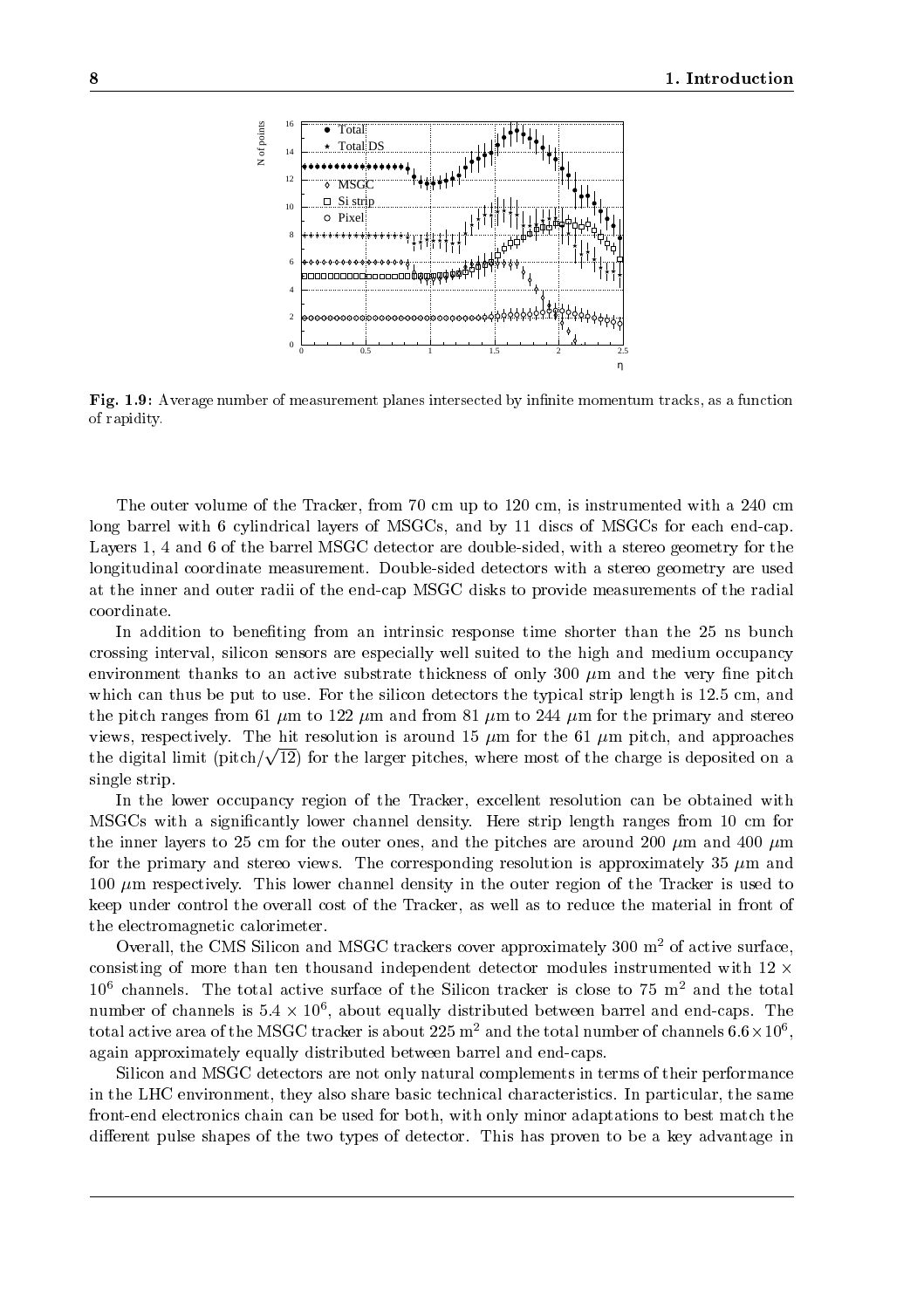the development of the electronics chain and is also expected to be an important factor in the production phase.

The readout of all the Tracker sub-detectors is analog. Analog information allows a better optimisation of the coordinate reconstruction, resulting in an improved resolution and more Gaussian error distributions, with respect to a digital scheme. Furthermore, analog information can be used to verify the pattern recognition in instances where clusters from distinct tracks appear to have been merged. Finally, analog readout lends robustness to the overall system, in particular by providing the means for efficient online common mode noise subtraction.

#### 1.4Progress Since the Technical Proposal

On account of its high centre of mass energy and unprecedented luminosity, the LHC will create a very hostile radiation environment for the Tracker (Section 1.7). Radiation damage will set a limit to the operational lifetime of detectors and requires the use of radiation-hard electronics everywhere in the Tracker volume. A vigorous R&D programme has been carried out on both the detectors and the front-end electronics chain, to ensure full functionality of the Tracker after exposure to 10 years of LHC operation or more.

The readout architecture has changed conceptually very little since the Technical Proposal [1-5] but has progressed considerably in design and implementation. The detailed implementation of the key components of our front-end analog readout chain, in radiation-hard technologies, is well advanced. The control system, involving a small number of ASICs which distribute clock, triggers and commands internally in the tracker, has been fully specified. The analog optical link, a cornerstone of the system, is now based on edge-emitting semiconductor lasers of the type extensively used for TELECOM and DATACOM applications.

Radiation effects on silicon Pixel and strip detectors are now much better understood. For Pixel detectors, the viability of silicon for the sensor material has been demonstrated, so that this is chosen instead of other more exotic materials. In the very extreme environment in which they must operate, the  $n$ -on-n architecture works best. The expected lifetime of the Pixel detectors and electronics is compatible with reasonable maintenance and upgrade scenarios.

For silicon strip detectors, both the sophistication of the devices and the quality of the technologies used in producing them have signicantly advanced with respect to the state of the art as of a few years ago. The behaviour under irradiation of a broad spectrum of devices has been characterised in detail. It has been confirmed that both double-sided detectors as well as simple  $p$ -on-n truly single-sided sensors are viable at the LHC, provided they are of good quality. The latter devices, in particular, make use of essentially standard micro-electronics technologies, and can therefore be produced in large quantities and at relatively low cost. We have chosen to use single-sided devices throughout the SST, with double sided modules obtained by coupling two such sensors back-to-back.

The advances made in silicon strip detector technology, and the cost reductions these have resulted in, have made possible a far more extensive use of these devices than previously envisaged. At the time of the Technical Proposal, the SST provided only three detector layers, and was limited in radius to below 40 cm and in length to only  $\pm 150$  cm. In the present configuration the full region up to 60 cm in radius, where typical primary track densities are above 1  $\text{cm}^{-2}$ . is covered by the SST.

An important milestone for the CMS Tracker has been the successful development of MSGC detectors with the demonstrated capability of stable and efficient operation in the LHC environment. To this end a new technique of 'advanced passivation' has been developed within CMS, which extends the safe operating regime of the MSGC to a range of gains well above the minimum required for efficient track finding. The effectiveness of this technique has been thoroughly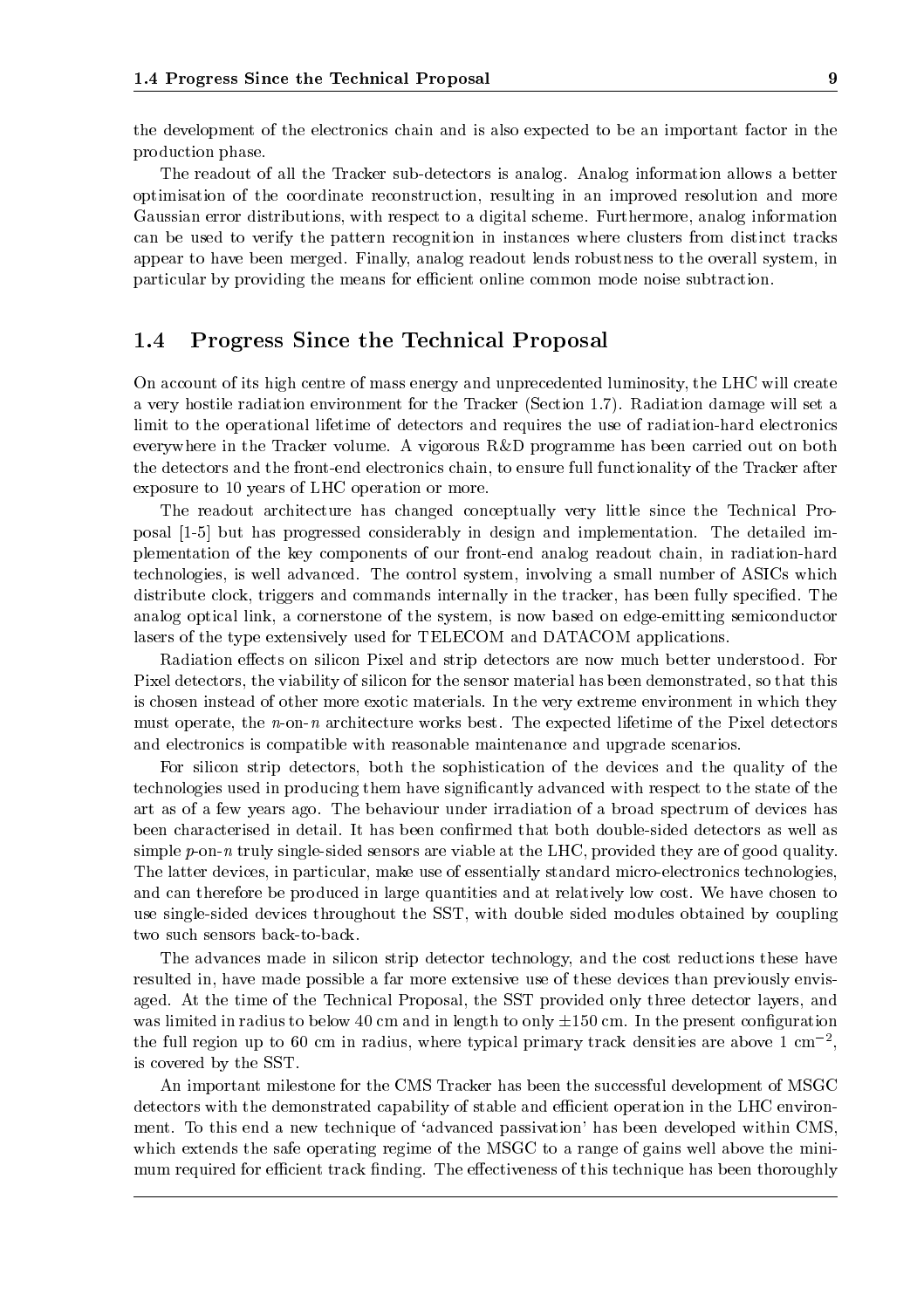studied in laboratory measurements and demonstrated in extremely high-intensity low-energy hadron beams (PSI) this past summer.

In addition, a great deal of progress has been made in both the mechanical engineering and system aspects of the Tracker. In the past year a series of large scale 'milestone' prototypes have been completed for each of the barrel and end-cap SST and MSGC sub-detectors, which have allowed detailed tests of the important aspects of their designs. The overall mechanical support structure, as well as the integration of services, has also been studied extensively. Comparisons between several alternative schemes resulted in the choice of a central cylindrical structure, which supports both the SST and MSGC trackers, on which our design is based.

#### 1.5Tracker Material Budget

Great care has been taken throughout the design of the Tracker to ensure that it meets stringent material budget constraints. Indeed this consideration limits the total number of active layers which can be usefully deployed and motivates the choice of materials used.

In some respects, however, we have been forced to accept inevitable compromises. In particular, for stable long term operation in the LHC environment, the Silicon tracker and Pixel vertex detectors must be operated at  $-10$  °C, whereas the MSGC Tracker will be operated at 18 C. This requirement for a thermal separation and screening of the SST and MSGC volumes has important consequences on the mechanics of the Tracker, and especially on the organisation and routing of services within it. Indeed, all services for the Silicon tracker must be removed axially to the Tracker end-flanges at a radius of 60 cm, not an optimum configuration in terms of the eect on material budget. Similarly, the constraints imposed on the installation of the Pixel detector require their services to be removed axially to the end-flanges at a radius below 20 cm.

This situation clearly results in an undesirable local peak in the material density, in particular between the SST and MSGC volumes. The ability of each of the Pixel + Silicon and MSGC Trackers to verify independently the pattern recognition results provides a powerful means with which to address this problem.

We have performed a thorough analysis of the material budget of the CMS Tracker design. A detailed accounting has been made of all the Tracker components and implemented within a GEANT simulation. This tool allows us both a general overview of the situation, as well as a detailed breakdown of the effect of individual components on the material budget. Figure 1.10 summarises the situation.

In Chapter 9 it is shown that pattern recognition even for low  $p_T$  hadrons remains very good, and the effects of bremsstrahlung on electrons can be controlled at a satisfactory level. A Monte Carlo study of Higgs to  $\gamma\gamma$  decays propagated through the detailed detector geometry shows that in 46% of such decays both photons leave the Tracker volume without converting. Most of the events where photon conversions do take place are still well reconstructed. It has been shown that, with this rate of conversions, the loss of efficiency in CMS for the Higgs to  $\gamma\gamma$ search does not exceed other irreducible inefficiencies [1-2].

We consider that, as our detailed understanding of the critical engineering issues continues to improve, we will be able to further reduce the overall material budget without compromising the integrity of the detector.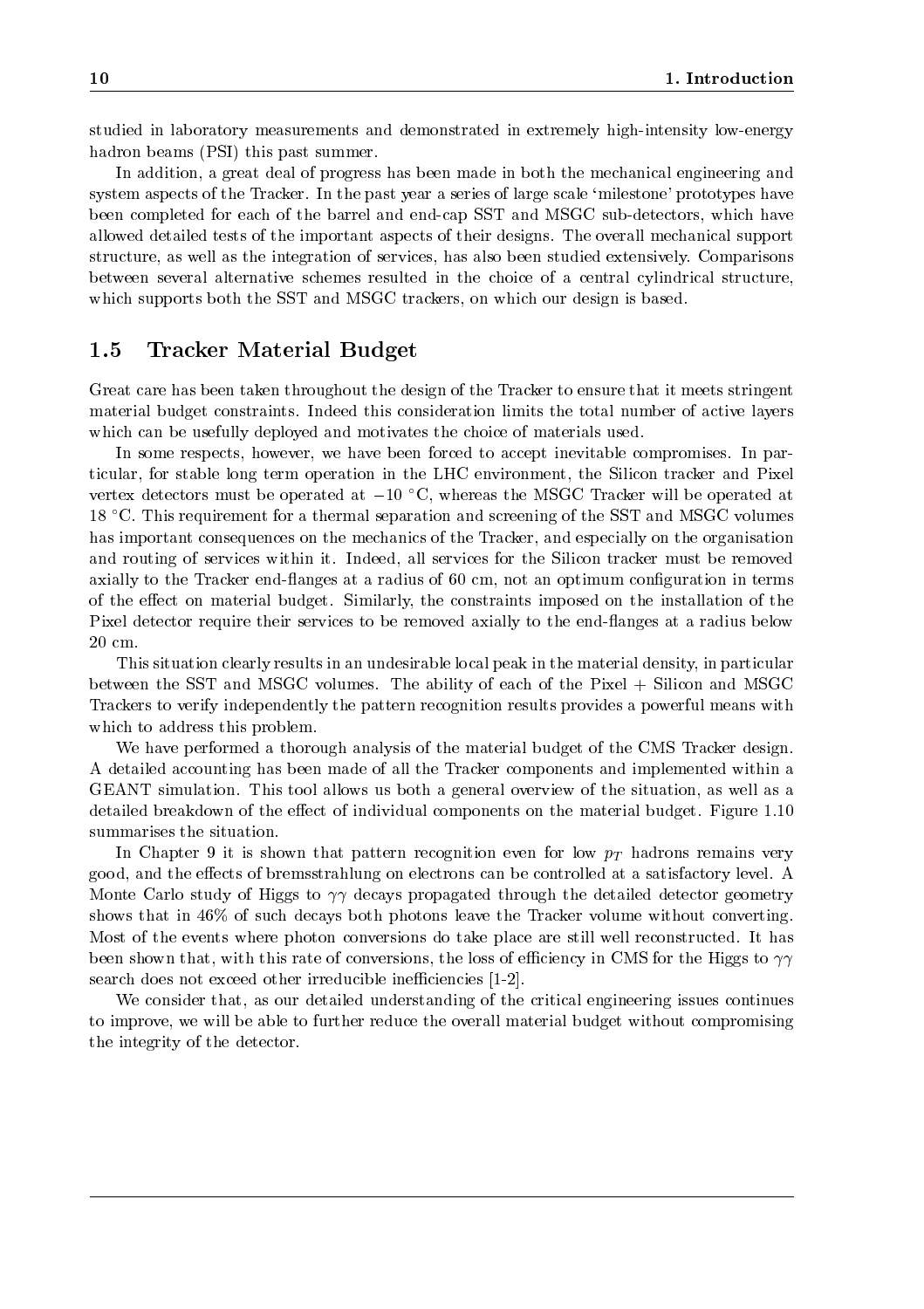

Fig. 1.10: Tracker material in units of radiation length as a function of pseudorapidity.

#### 1.6Staged Deployment of the CMS Tracker

The extremely high rate of interactions (up to  $10^9$  Hz) and the 25 ns bunch crossing frequency characteristic of the LHC environment greatly complicate the task of achieving the required level of performance. As discussed above, this mandates a certain level of redundancy in the detector design and sets the scale for the number of precision measurements required to define tracks, as well as their organisation in Pixel, Silicon and MSGC volumes. Together with considerations of two track resolution required to reconstruct tracks in high energy jets, this also basically defines the total number of readout channels.

At low luminosity, the performance requirements in terms of two-track resolving power, momentum and impact parameter resolution remain as stringent as in the high luminosity environment. The absence of minimum bias event pile-up, however, allows to relax significantly the redundancy which is an essential feature of the high luminosity layout. Because the highest luminosities will be attained only after several years of LHC running, and due to a shortage of currently available financial resources, we propose to install the detector in two stages.

We have identified an initial 'Phase I' configuration, consisting of a subset of the fully instrumented detector, which is well matched to the much cleaner environment expected for the low luminosity operation of the LHC. For the Phase I Silicon tracker we omit the fourth, singlesided, Silicon Barrel layer as well as two complete disks in each end-cap. For the MSGC tracker we omit the fourth, double-sided, barrel layer and, once again, two complete disks in each endcap. The position of the end-cap disks is modied so that, on average, 11 distinct measurement points are ensured for  $|\eta|$  less than about 2.0, falling off to 6 points at  $|\eta|$  of 2.5. This reduced configuration still preserves the required performance of the Tracker at low luminosity and is matched to the currently available funding for the Tracker project.

Full deployment of the Tracker will follow as 'Phase II', to be completed in time for the high luminosity LHC running. The support mechanics are designed so as to allow the later installation of the missing barrel layers and end-cap disks. Furthermore, we plan to include all services for these detectors in the initial installation phase, from the counting rooms to the Tracker patch panel inside the magnet coil. The transition from the Phase I to the Phase II configuration, which ensures full functionality of the Tracker to the high luminosity LHC conditions, should thus be possible within a regular LHC shutdown period.